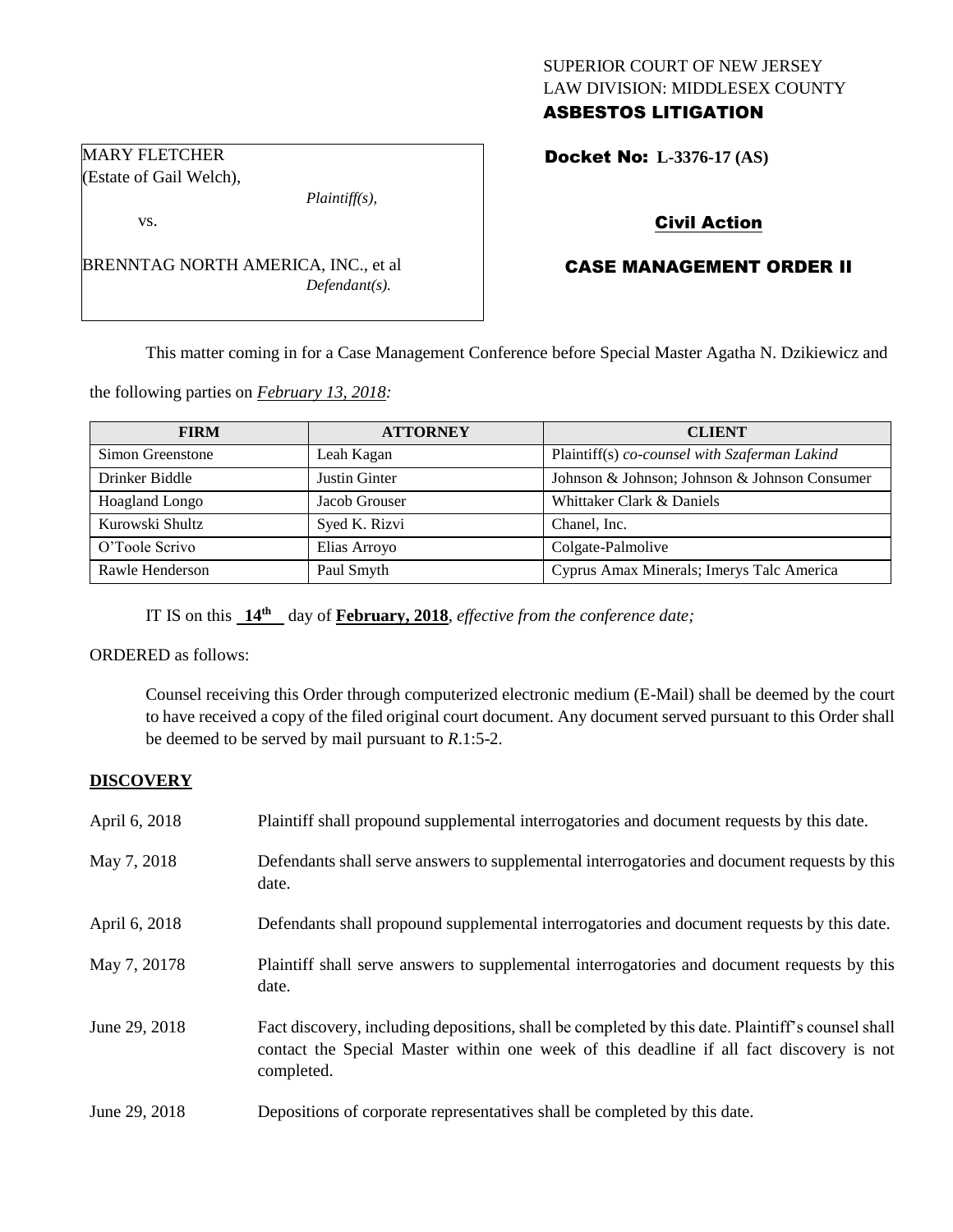## **EARLY SETTLEMENT**

August 31, 2018 Settlement demands shall be served on all counsel and the Special Master by this date.

## **SUMMARY JUDGMENT MOTION PRACTICE**

| August 13, 2018 | Plaintiff's counsel shall advise, in writing, of intent not to oppose motions by this date. |  |  |
|-----------------|---------------------------------------------------------------------------------------------|--|--|
|                 |                                                                                             |  |  |

- September 14, 2018 Summary judgment motions shall be filed no later than this date.
- October 12, 2018 Last return date for summary judgment motions.

## **MEDICAL DEFENSE**

August 3, 2018 Plaintiff shall serve medical expert reports by this date.

- August 3, 2018 Upon request by defense counsel, plaintiff is to arrange for the transfer of pathology specimens and x-rays, if any, by this date.
- November 30, 2018 Defendants shall identify its medical experts and serve medical reports, if any, by this date. In addition, defendants shall notify plaintiff's counsel (as well as all counsel of record) of a joinder in an expert medical defense by this date.

## **LIABILITY EXPERT REPORTS**

| August 31, 2018 | Plaintiff shall identify its liability experts and serve liability expert reports or a certified expert |
|-----------------|---------------------------------------------------------------------------------------------------------|
|                 | statement by this date or waive any opportunity to rely on liability expert testimony.                  |

November 30, 2018 Defendants shall identify its liability experts and serve liability expert reports, if any, by this date or waive any opportunity to rely on liability expert testimony.

### **ECONOMIST EXPERT REPORTS**

- August 31, 2018 Plaintiff shall identify its expert economists and serve expert economist report(s), if any, by this date or waive any opportunity to rely on economic expert testimony.
- November 30, 2018 Defendants shall identify its expert economists and serve expert economist report(s), if any, by this date or waive any opportunity to rely on economic expert testimony.

### **EXPERT DEPOSITIONS**

December 28, 2018 Expert depositions shall be completed by this date. To the extent that plaintiff and defendant generic experts have been deposed before, the parties seeking that deposition in this case must file an application before the Special Master and demonstrate the necessity for that deposition. To the extent possible, documents requested in a deposition notice directed to an expert shall be produced three days in advance of the expert deposition. The expert shall not be required to produce documents that are readily accessible in the public domain.

 $\_$  ,  $\_$  ,  $\_$  ,  $\_$  ,  $\_$  ,  $\_$  ,  $\_$  ,  $\_$  ,  $\_$  ,  $\_$  ,  $\_$  ,  $\_$  ,  $\_$  ,  $\_$  ,  $\_$  ,  $\_$  ,  $\_$  ,  $\_$  ,  $\_$  ,  $\_$  ,  $\_$  ,  $\_$  ,  $\_$  ,  $\_$  ,  $\_$  ,  $\_$  ,  $\_$  ,  $\_$  ,  $\_$  ,  $\_$  ,  $\_$  ,  $\_$  ,  $\_$  ,  $\_$  ,  $\_$  ,  $\_$  ,  $\_$  ,

### **PRE-TRIAL AND TRIAL**

June 22, 2018 The settlement conference previously scheduled on this date is **cancelled**.